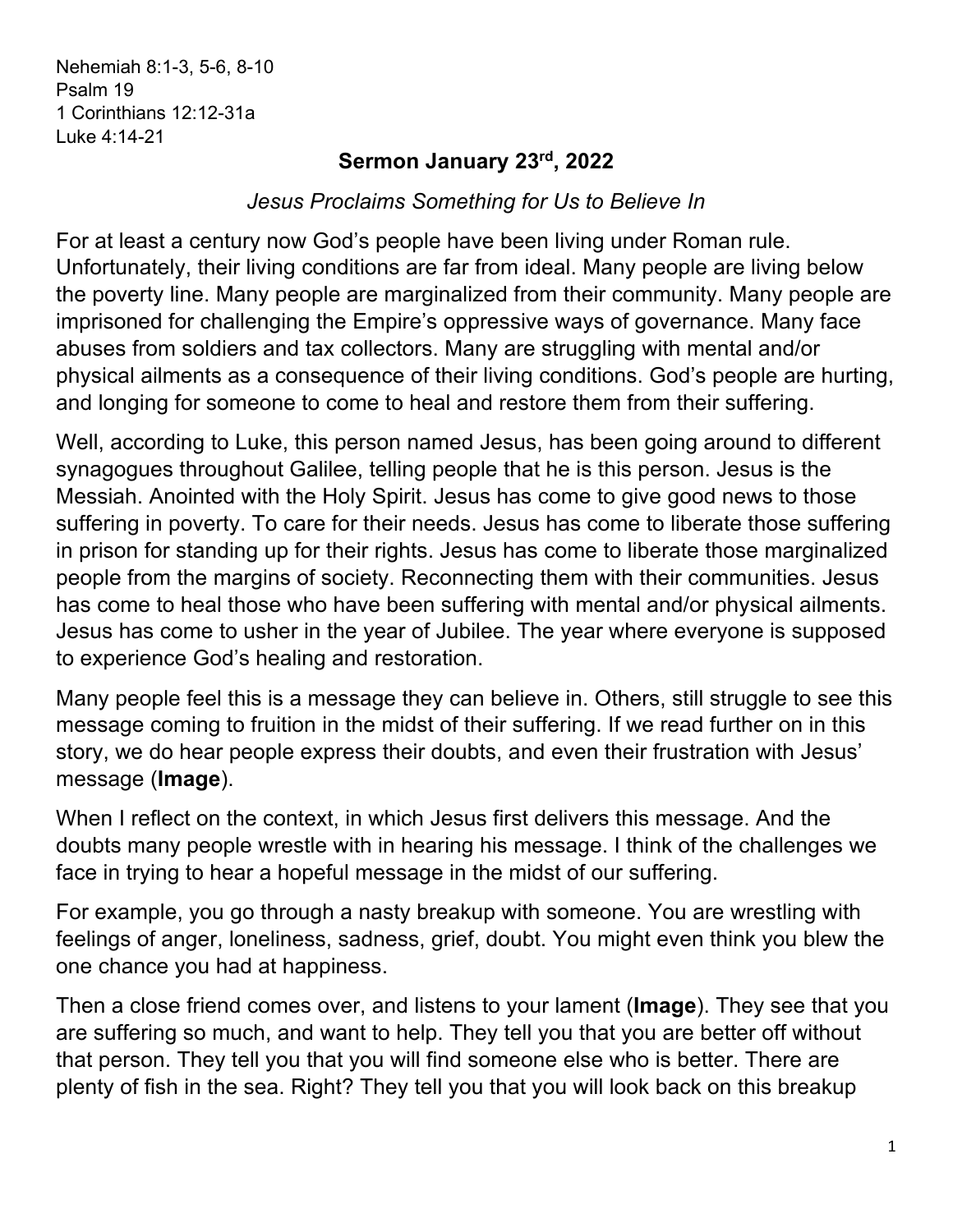one day and see that this was meant to be. They tell you all these things with the hope that these messages might give you some comfort and hope for brighter days ahead.

But, in the moment it can be very hard to see any of these outcomes happening. Especially when the suffering we face stings so deep.

Going through a nasty breakup isn't the only example I can think of where our suffering makes it harder for us to hear the hopeful message of loved ones. It can happen when we grieve the death of a loved one, or when we are suffering from a chronic illness, or when we suffer from a traumatic event, like an accident, or when we are dealing with a major world event like a pandemic/war, or when we have lost our job, or when we are struggling through an existential crisis.

When we are standing in the darkness, it is hard for us to see the light. To see that there is an end in sight to this long dark tunnel we find ourselves in (**Image**).

And yet, as we see in our gospel, God will not give up on us. God will send people into our lives to give us a message of hope. To help us cling to God's promise that we will experience healing and restoration from our suffering. There will be someone new. Our heart will heal. Though we might be left with a little scar tissue. We will find the strength to carry on after experiencing the death of a loved one. We will find new meaning in our life as we redefine who we are without this person. We will find a way to cope with our chronic illness or even experience healing and new life from a treatment. We will heal from the wounds of this traumatic event. We will see the other side of this pandemic. The guns will go silent. We will find a new job. We will find ourselves again. Finally coming out of this existential crisis.

For the people Jesus is talking to in our story today. The poor will be cared for. Those who suffer injustice will experience justice. Those who are marginalized will be restored to their communities. Those who suffer physical ailments will experience healing. The world will be restored.

Like a caring friend, Jesus comes to us as we stand in the darkness, and proclaims a message for us to believe in. A message that promises us that we will experience God's healing and restoration. Through Jesus. Through the Spirit. Through the church. Through our loved ones.

In the letter to the first Corinthians, Paul reassures the church and us in the midst of suffering that through the Holy Spirit we are given the gifts we need to live out this message. To be Jesus' hands and feet in the world.

We might all come with different gifts, but we are all part of the same body. We all have a role to play in living out this message in our community. And when we find ways to work together, recognizing that our different gifts compliment one another, then we are